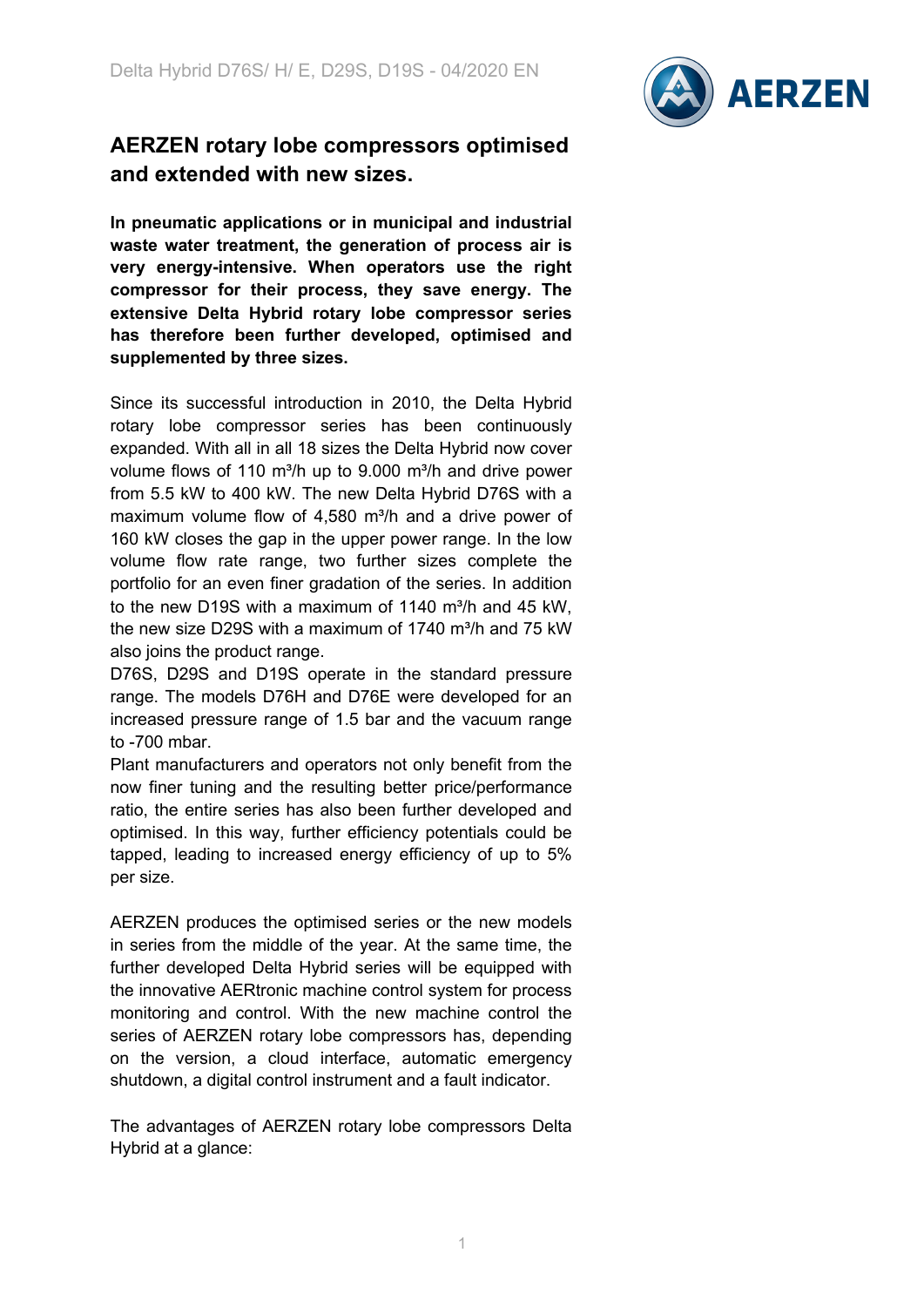

- Significantly improved energy-efficiency by energy savings of up to 20 % compared to conventional units;
- Extended fields of application with differential pressures of 1,500 mbar in the overpressure and -700 mbar in negative pressure;
- Low maintenance- and service costs (operation from the front, oil level check from the outside even with the machine in operation, oil change intervals prolonged to 16,000 operating hours), reliability and durability;
- Very high regulating range (25 100%) with best possible degrees of efficiency also in partial load operation;
- Patented and robust bearing design
- Low compressed air discharge temperature thanks to excellent thermal budgets;
- Compact design and side-by-side installation, low noise levels, suitable for outdoor installation.
- ATEX certification as well as class 0 certification acc. to ISO 8573 for oil-free operation
- No use of absorption material in discharge silencer, consequently no contamination of downstream systems;
- Belt drive for ideal design of the volume flow (automatic belt tension by hinged motor mounting plate ensures low maintenance and high reliability);
- Tailor-made solutions through modular construction system, various modifications and options

As of: 03/2020 Extent: 675 words / 4431 characters (with blanks)